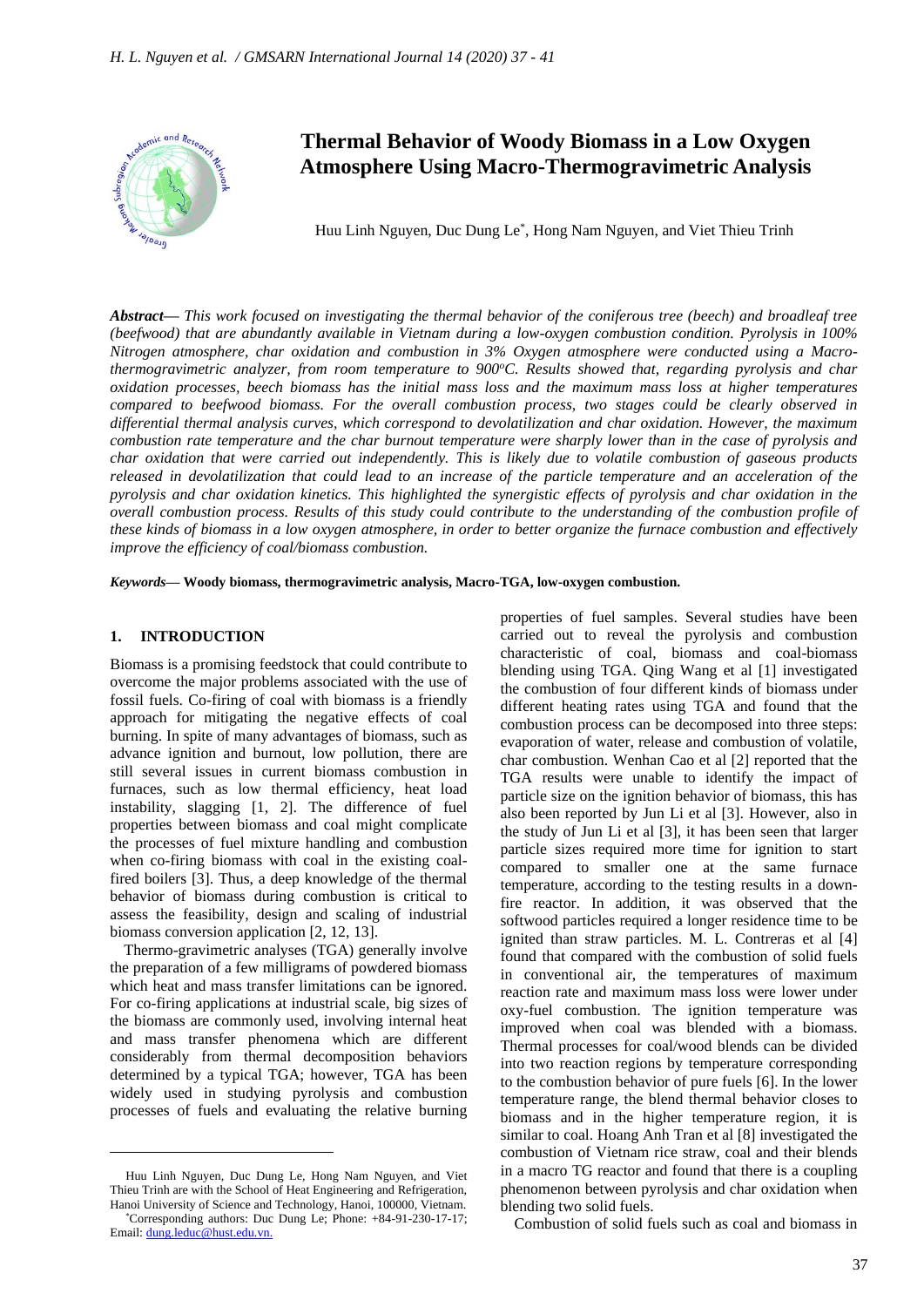low oxygen  $(O_2)$  atmosphere exists widely in industrial processes, as  $O_2$  decreases from 21% in fresh air to 3 – 4% at the boiler's furnace outlet. For many advanced swirl burners, the intense recirculation of hot combustion products to the primary reaction zone quickly dilutes the oxygen concentration, and the corresponding ignition and burning processes actually occur in a low  $O<sub>2</sub>$ atmosphere. This also even occurs in the new developing combustion technologies such as oxygen-enriched combustion and pure oxygen combustion [5]. In coalfired power plants, various kinds of woody biomass are blended and co-fired in these days to reduce carbon dioxide  $(CO<sub>2</sub>)$  emissions in the flue gas. However, there are few data about the combustion characteristics of woody biomass fuels, especially the ignition temperature and combustion characteristics in a low oxygen concentration. The previous studies on biomass combustion behavior by use of TGA reviewed as above were mainly focused on air conditions or high oxygen concentration. Hence, a better expertise and understanding about biomass combustion in this condition is required for any biomass in order to better organize the furnace combustion and effectively improve the combustion efficiency. Therefore, the objective of this work is to study the thermal behavior of the coniferous tree (beefwood) and broadleaf tree (beech) that are abundantly available in Vietnam during a lowoxygen combustion condition by use of non-isothermal thermogravimetry via a macro-thermogravimetric (MTG) system.

# **2. MATERIAL AND METHOD**

### *2.1 Material preparation*

Beefwood and beech, widely planted in the North of Vietnam were selected for this study. The samples were crushed and sieved to collect the particles size of 0.5 – 1.0 mm. This size has been proved to be suitable for cofiring processes in previous studies [9]. The proximate analysis of two materials has been determined in a dry basis, according to the following ASTM standards for woody biomass:

- Volatile matter (VM): E-872,
- Ash content (A): D-1102,
- Fixed carbon (FC): determined by difference,
- Bulk density: E873 82.

In addition, higher heating values (HHV) have been determined using the device Parr 6200 Calorimeter. Results are shown in Table 1.

**Table 1. Properties of beefwood and beech**

| Sample   | FC<br>(% ) | VM<br>(% ) | А<br>(% ) | <b>HHV</b><br>(MJ/kg) | Bulk<br>density<br>$(kg/m^3)$ |
|----------|------------|------------|-----------|-----------------------|-------------------------------|
| Beefwood | 16.8       | 82.7       | 0.5       | 16.6                  | 230                           |
| Beech    | 17.9       | 80.8       | 1.3       | 16.4                  | 165                           |

In regard to the oxidation of char, char samples have

been produced through pyrolyzing raw materials in a muffle furnace Nabertherm. Biomass feedstocks were put into a crucible and placed under an inert atmosphere during seven minutes at 900°C to release all the volatile matter. Maximum two grams were used for each time to ensure uniformity of the char produced. The latter was then completely cooled down to room temperature, also under  $N_2$  atmosphere, before taking out and being used for the char oxidation experiments.



**Fig.1. (a) MTG system and (b) its principle [10,11].**

### *2.2 Apparatus and methods*

A macro-thermogravimetric (MTG) system, which measures and records mass and temperature changes along the time, was used to determine the pyrolysis and combustion characteristics (Figure 1). The detail of this system has been described in our previous study [6]. In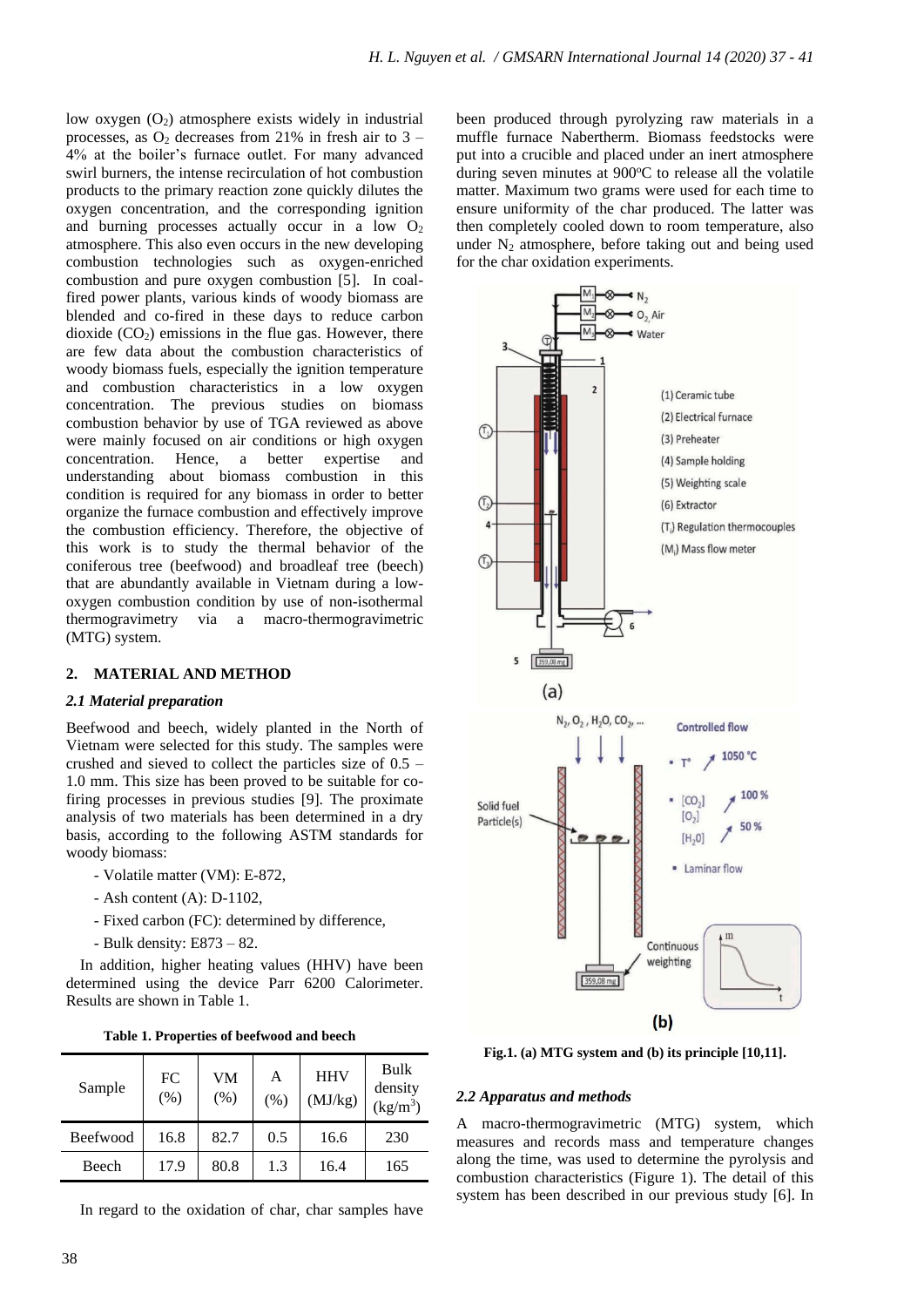brief, the system consists of a reactor (1), an electrical furnace (2), three thermocouples (Ti) and a microbalance (5). In addition, the system is connected to mass flowmeters (Mi) in the range of  $0 - 10$  NL/min to control the gas flows  $(N_2 \text{ and } O_2)$  into the reactor, and an extractor (6) to extract the gaseous products out of the reactor. The gas flows were firstly mixed (in the case of mixture) and preheated in a 2-meter-long coiled tube (3) located in the upper part of the reactor before entering the reactor and react with the sample placed on the top of the sample holder (4). The reliability of this system has been proven by a series of previous tests [10, 11].

Three series of experiments were performed independently: pyrolysis, char oxidation and overall combustion. The samples were tested under  $100\%$  N<sub>2</sub> for pyrolysis process, and 3%  $O_2$  (in N<sub>2</sub>) for char oxidation and overall combustion using a non-isothermal thermogravimetric method, from room temperature to 900 °C. Instead of using char samples, pyrolysis and overall combustion experiments were carried out with raw biomass. The total gas flow and the heating rate were set to 5 NL/min and  $5^{\circ}$ C/min, respectively for all experiments. About  $400 \pm 10$  mg of biomass was used for each test. These conditions have been verified to ensure that the experimental setup is independent of the stoichiometry, as well as the external heat - mass transfer occurred during experiments.

TGA and differential thermogravimetric analysis (DTG) profiles obtained during experiments were used to investigate the thermochemical conversion behavior of the fuel samples. TGA shows a continuous reduction in total weight with increasing temperature, while DTG derived from TGA data gives the rate of reaction with respect to temperature. From the TG-DTG curves, a number of combustion characteristic parameters can be derived, such as fuel starting burning/devolatilization temperature Tig, maximum reaction/combustion rate temperature which corresponds to DTG peak  $T_{\text{max}}$ , maximum combustion rate at DTG peak  $R_{\text{max}}$ , and char burnout temperature of the fuel samples  $T_{bo}$ , as is illustrated in Figure 2 [6].



**Fig. 2. An example of TG-DTG curves of coal combustion [6].**

The thermal behavior has been characterized by

calculating the percent weight loss (dry basis), ΔW, for each thermal process (pyrolysis, char oxidation and overall combustion). The weight loss, ΔW, was calculated as following equation:

$$
\Delta W = 1 - \frac{m_{100} - m_i}{m_{100}} \tag{1}
$$

where  $m_{100}$  and  $m_i$  are respectively the weight of feedstock sample after drying at 100  $^{\circ}$ C and the weight of sample at time t.

All the obtained results presented below are an average of at least two repeatable tests within an error range of less than 10% in measurements, which is totally acceptable in the case of biomass experiments.

#### **3. RESULTS AND DISCUSSION**

Thermogravimetric analysis of samples was recorded by plotting TG and DTG curves in the temperature range of 100-900 °C at the heating rate of 5 °C/min (Fig. 3–5).



*3.1 Pyrolysis process of beefwood and beech*

Fig. 3 shows TG-DTG curves of the two biomass samples as a function of temperature in an inert atmosphere. These curves show notably similar changes for both samples. The major mass loss was recorded in the temperature range of  $300-400$  °C represented by the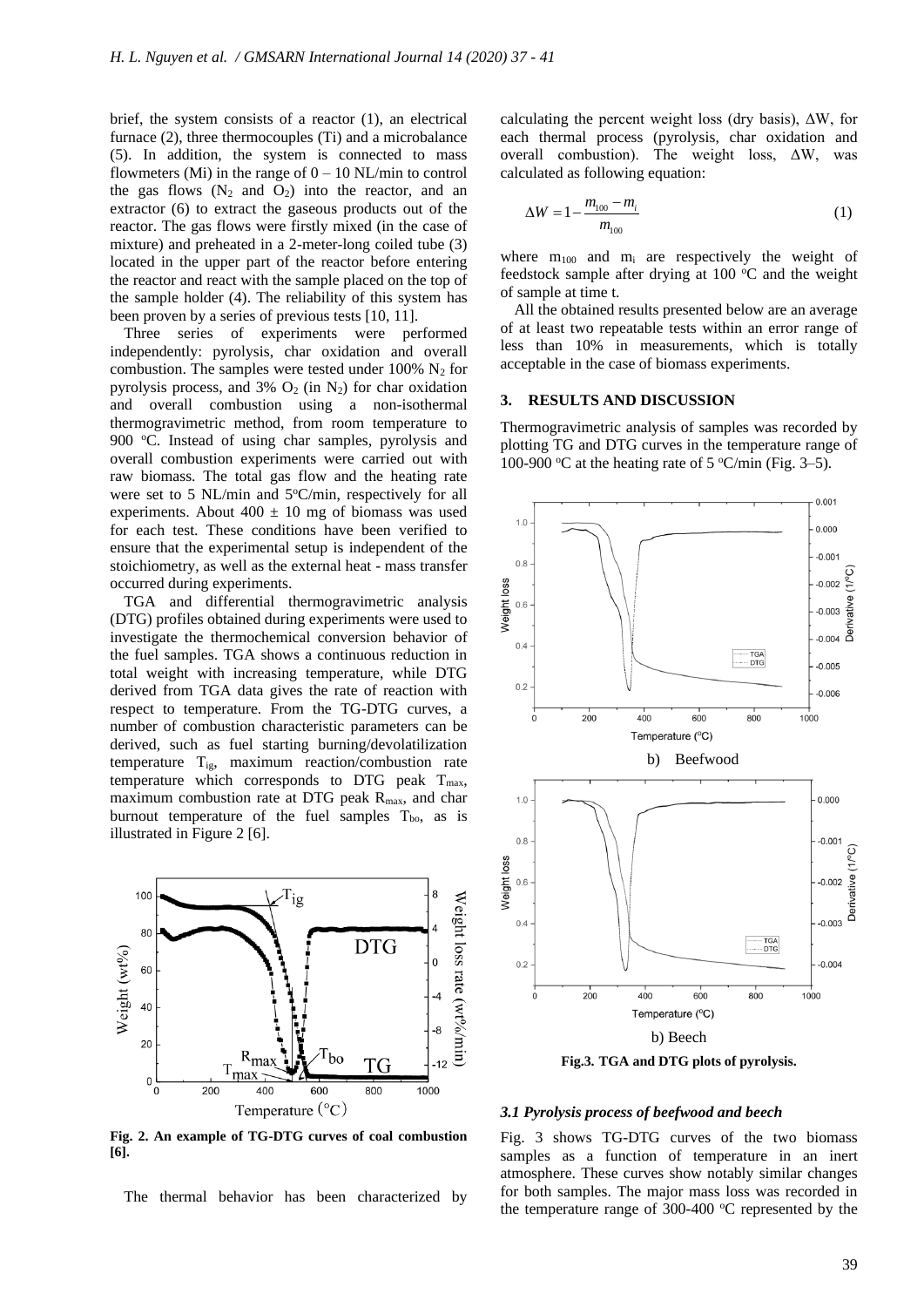peaks in the DTG curves, which is the result of thermal decomposition and loss of volatile gases. The DTG curve for beefwood pyrolysis has a peak with higher temperature ( $T_{\text{max}} = 345 \text{ °C}$ ) and maximum rate of weight loss ( $R_{\text{max}} = 5.8 \times 10^{-3}$  %/°C) compared to those of beech  $(T_{\text{max}} = 330 \text{ °C}, R_{\text{max}} = 4.2 \text{ x } 10^{-3} \text{ %} / \text{°C}$ . Additional, it can be seen from the TG curves that, the beefwood has higher T<sub>ig</sub> of 265 °C compared with the beech (T<sub>ig</sub> = 255) <sup>o</sup>C). This means the initial mass loss of beefwood occurred slower resulting in a harder ignition and later start of combustion reaction than that of beech.

#### *3.2 Char oxidation process of beefwood and beech*

Fig. 4 presents the TG-DTG curves of char oxidation process of beefwood and beech in a low  $O_2$  concentration  $(3%)$  in N<sub>2</sub>. The DTG curve for char of beefwood has a peak with higher temperature ( $T_{\text{max}} = 540 \text{ °C}$ ) and lower maximum mass loss rate ( $R_{\text{max}} = 0.9 \text{ x } 10^{-3}$  %/°C) compared with beech char, which has a sharp peak with lower temperature of maximum mass loss rate ( $T_{\text{max}}$  = 495 °C) and higher maximum loss rate ( $R_{\text{max}} = 1.75 \times 10^{-7}$  $3\%$ / $\degree$ C). In addition, TG curves show that the temperatures of ignition and burn-out of beefwood char was recorded at higher temperature (T<sub>ig</sub> = 490 °C, T<sub>bo</sub> = 630 °C) than that of beech char (T<sub>ig</sub> = 430 °C, T<sub>bo</sub> = 600  $\degree$ C). The lower they are, the higher the combustion reactivity is. This can improve the combustion reaction effectively.

#### *3.3 Overall combustion process of beefwood and beech*

Fig. 5 illustrates the TG-DTG curves of overall combustion process of the two raw materials of beefwood and beech in  $3\%$  O<sub>2</sub> (in N<sub>2</sub>). The total mass loss at 900  $\degree$ C for both samples are higher than two separate processes due to combination of devolatilization and char oxidation. Two stages were obviously shown in the DTG curves for both samples. In the first stage, the main mass loss occurs within the temperature range of 250-350  $\degree$ C for both samples with a well-defined peaks corresponding to the devolatilization and volatile oxidation. This stage occurs similarly to that seen in  $N_2$ . However, the maximum mass losses were observed at lower temperatures. This is likely due to the partial combustion of volatiles generated during the process. The second stage associated with char combustion happened between  $350^{\circ}$ C and  $550^{\circ}$ C. Passing through a maximum combustion rate, at last the char was burned out at the end of the combustion process [6]. There is a significant reduction in the  $T_{\text{max}}$ , and  $T_b$  compared to in the case of the only char oxidation. This could be explained by the oxidation of volatiles released in the devolatization process, resulted in an increase of particle temperature and an acceleration of the char oxidation at lower temperature [6,8]. There was nearly no change of mass yield in the temperature range of 550-900 °C for both samples.



**Fig. 4. TGA and DTG plots of char combustion.**

**Fig.5. TGA and DTG plots of raw biomass combustion.**